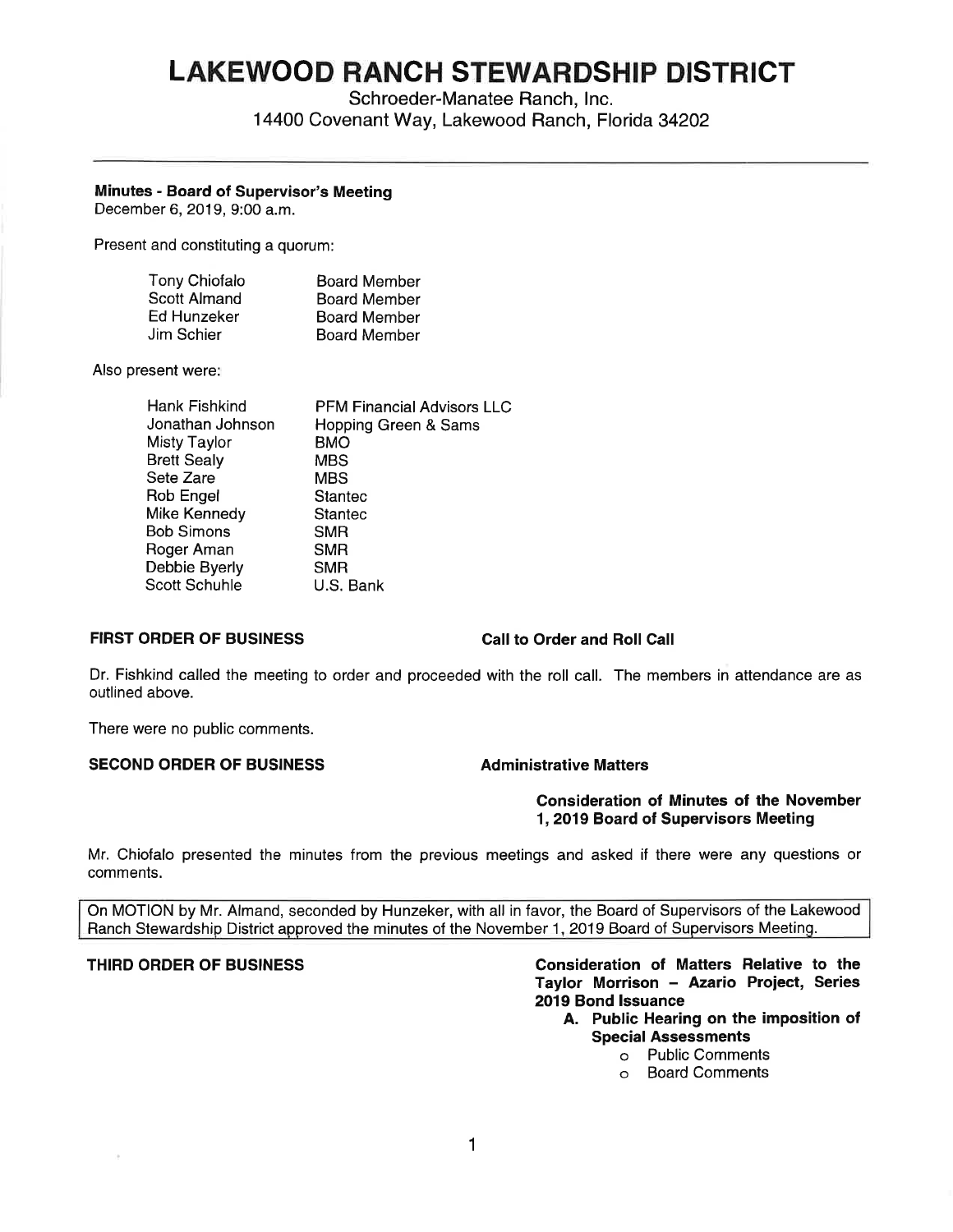| $\circ$ | <b>Resolution</b> | 2020-09.       |
|---------|-------------------|----------------|
|         | Imposing          | <b>Special</b> |
|         | <b>Assessment</b> |                |

- **B. Presentation of Supplemental Assessment Report**
- **C. Resolution 2020-10, Supplemental Assessment Resolution**
- **D. Disclosure or Public Financing**
- **E. Other Matters** (provided under separate cover)

Mr. Johnson noted that a public hearing was noticed for today's meeting. Dr. Fishkind confirmed that the mailed noticed had been provided as well.

On MOTION by Mr. Almand, seconded by Mr. Schier, with all in favor, the Board of Supervisors of the Lakewood Ranch Stewardship District opened the public hearing.

There were no public comments.

On MOTION by Mr. Hunzeker, seconded by Mr. Schier, with all in favor, the Board of Supervisors of the Lakewood Ranch Stewardship District closed the public hearing.

There were no comments or questions to the Supplemental Assessment Report.

Mr. Johnson provided details on the resolution imposing special assessments.

On MOTION by Mr. Almand, seconded by Mr. Schier, with all in favor, the Board of Supervisors of the Lakewood Ranch Stewardship District approved Resolution 2020-09, imposing Special Assessments.

Mr. Johnson provided details on the Supplemental Assessment Resolution.

On MOTION by Mr. Schier, seconded by Mr. Almand, with all in favor, the Board of Supervisors of the Lakewood Ranch Stewardship District approved Resolution 2020-10, Supplemental Assessment Resolution.

Mr. Sealy provided highlights of the bond issuance.

Mr. Johnson reviewed the Disclosure of Public Financing.

On MOTION by Mr. Almand, seconded by Mr. Schier, with all in favor, the Board of Supervisors of the Lakewood Ranch Stewardship District approved the Disclosure of Public Financing.

On MOTION by Mr. Almand, seconded by Mr. Schier, with all in favor, the Board of Supervisors of the Lakewood Ranch Stewardship District authorized the Chair or Vice-Chair to sign requisitions.

**FOURTH ORDER OF BUSINESS Consideration of Matters Relative to Lakewood National Project** 

- **A. First Amendment to Acquisition Agreement**
- **8. Amendment to the Engineer's Report**
- **C. Other Matters** (provided under separate cover)

Mr. Johnson provided details on the first amendment to the Acquisition Agreement.

On MOTION by Mr. Almand, seconded by Mr. Schier, with all in favor, the Board of Supervisors of the Lakewood Ranch Stewardship District approved the First Amendment to Acquisition Agreement.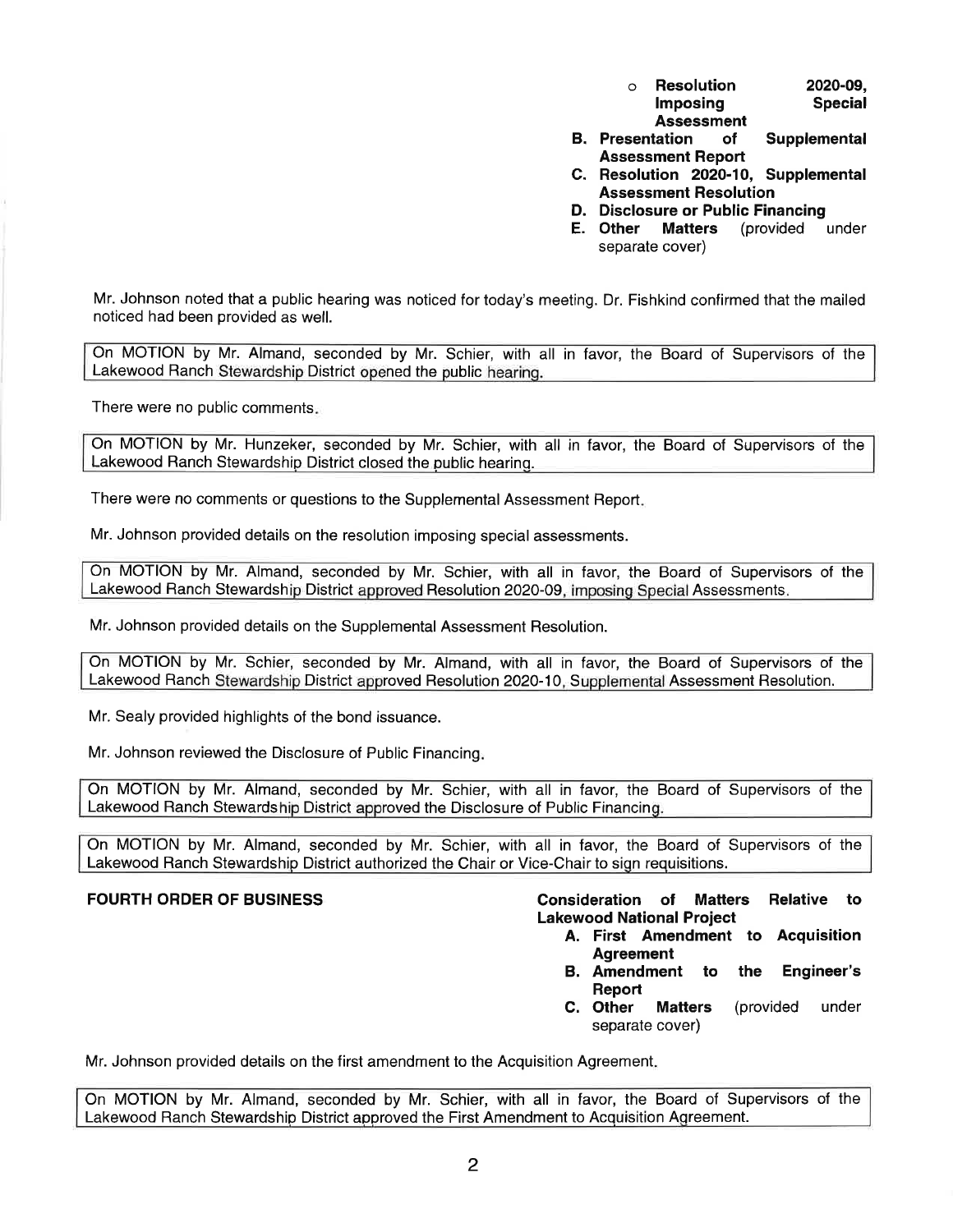The amended Engineer's Report was not yet available.

There were no other matters.

# **FIFTH ORDER OF BUSINESS Consideration of Matters Relative to Lorraine Lakes Project**

- **A. Acquisition Agreement**
- **B. Other Matters** (provided under separate cover)

Mr. Johnson presented the Acquisition Agreement noting that the agreement had not yet been reviewed by Lennar.

On MOTION by Mr. Almand, seconded by Mr. Hunzeker, with all in favor, the Board of Supervisors of the Lakewood Ranch Stewardship District approved the Acquisition Agreement in substantial form.

**SIXTH ORDER OF BUSINESS Public Hearing on the Adoption of Amended and Restated Rules of Procedures** 

- o Public Comments
- o Board Comments<br>○ **Resolution 2020-11,**
- o **Resolution 2020-11, Adopting Amended and Restated Rules of Procedure**

On MOTION by Mr. Almand, seconded by Mr. Hunzeker, with all in favor, the Board of Supervisors of the Lakewood Ranch Stewardship District opened the public hearing.

Mr. Johnson provided details on the amendments. There were no public comments.

On MOTION by Mr. Hunzeker, seconded by Mr. Schier, with all in favor, the Board of Supervisors of the Lakewood Ranch Stewardship District closed the public hearing.

On MOTION by Mr. Schier, seconded by Mr. Hunzeker, with all in favor, the Board of Supervisors of the Lakewood Ranch Stewardship District approved Resolution 2020-11, Adopting Amended and Restated Rules of Procedure.

**SEVENTH ORDER OF BUSINESS Consideration of Resolution 2020-12, Ratifying the Sale of the Northeast Sector Project - Phase 2A, Series 2019 Bonds** 

Mr. Johnson reviewed resolution 2020-12.

On MOTION by Mr. Almand, seconded by Mr. Schier with all in favor, the Board of Supervisors of the Lakewood Ranch Stewardship District approved Resolution 2020-12, Ratifying the Sale of the Northeast Sector Project -Phase 2A, Series 2019 Bonds.

**EIGHTH ORDER OF BUSINESS Consideration of Amended and Restated Disclosure of Public Financing - Northeast Sector Project - Phase 2A, Series 2019 Bonds** 

Mr. Johnson presented the Amended and Restated Disclosure of Public Financing - Northeast Sector Project -Phase 2A, Series 2019 Bonds.

On MOTION by Mr. Schier, seconded by Mr. Almand, with all in favor, the Board of Supervisors of the Lakewood Ranch Stewardship District approved the Amended and Restated Disclosure of Public Financing - Northeast Sector Project - Phase 2A, Series 2019 Bonds.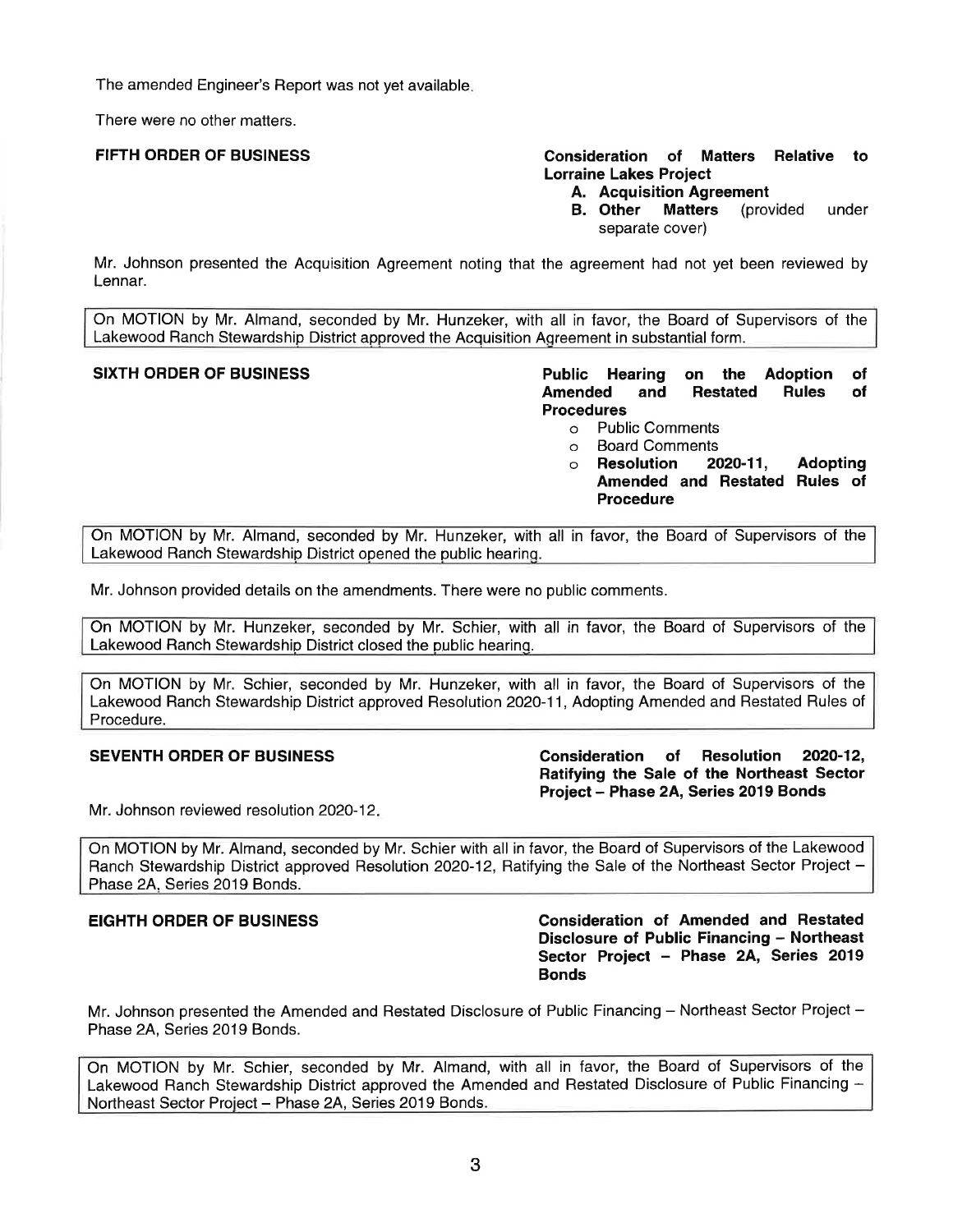# **NINTH ORDER OF BUSINESS Consideration of Agreements between the District and Individual Landowners**

- Paul and Tara Carrington (Amended and Restated Improvement Construction Agreement)
- Paul and Tara Carrington (Exchange of Real Property)
- Tracy Fox (Improvement Construction Agreement)
- Travel Imaginations, LLC (Improvement Construction Agreement)
- Travel Imaginations, LLC (Agreement for Purchase and Sale)
- Rick and Wilma Chang (Amended and Restated Improvement Construction Agreement)
- Dennis and Janice Hyma (Amended and Restated Improvement Construction Agreement)
- Chabad Lubavitch (Amended and Restated Improvement Construction Agreement)
- Bella Terra Holdings, LLC (Amended and Restated Improvement Construction Agreement)

Mr. Johnson provided information relative to the agreements. Mr. Simons confirmed that the agreements were all within the construction budget.

On MOTION by Mr. Hunzeker, seconded by Mr. Almand, with all in favor, the Board of Supervisors of the Lakewood Ranch Stewardship District approved the Agreements between the District and Individual Landowners.

# **TENTH ORDER OF BUSINESS Consideration of Bid Award for Academic Avenue and Lighterwood Trail Roadway Improvements**

- **A. Award Recommendation Letter and Bid Tabulation**
- **8. Resolution 2020-13, Award of Contract**

Mr. Engel presented the recommendation to award the contract for Academic Avenue and Lighterwood Trail Roadway Improvements to Frederick Derr & Company, Inc. for the total bid amount of \$[2,780,893.90](https://2,780,893.90). **Mr.**  Simons noted for the record that the bid is within budget.

On MOTION by Mr. Almand, seconded by Mr. Hunzeker, with all in favor, the Board of Supervisors of the Lakewood Ranch Stewardship District approved Resolution 2020-13, Award of Contract to Frederick Derr & Company, Inc.

# **ELEVENTH ORDER OF BUSINESS FINALLY Financial Matters**

Mr. Almand presented for the Board's Consideration:

# **Draw Requests & Requisitions**

**Requisition List for Draw No. 47 The Villages of Lakewood Ranch South** - **Series 2016 A Bond** 

On MOTION by Mr. Hunzeker, seconded by Mr. Schier, with all in favor, the Board of Supervisors of the Lakewood Ranch Stewardship District approved Draw No. 47 for The Villages of Lakewood Ranch South -Series 2016 A Bonds.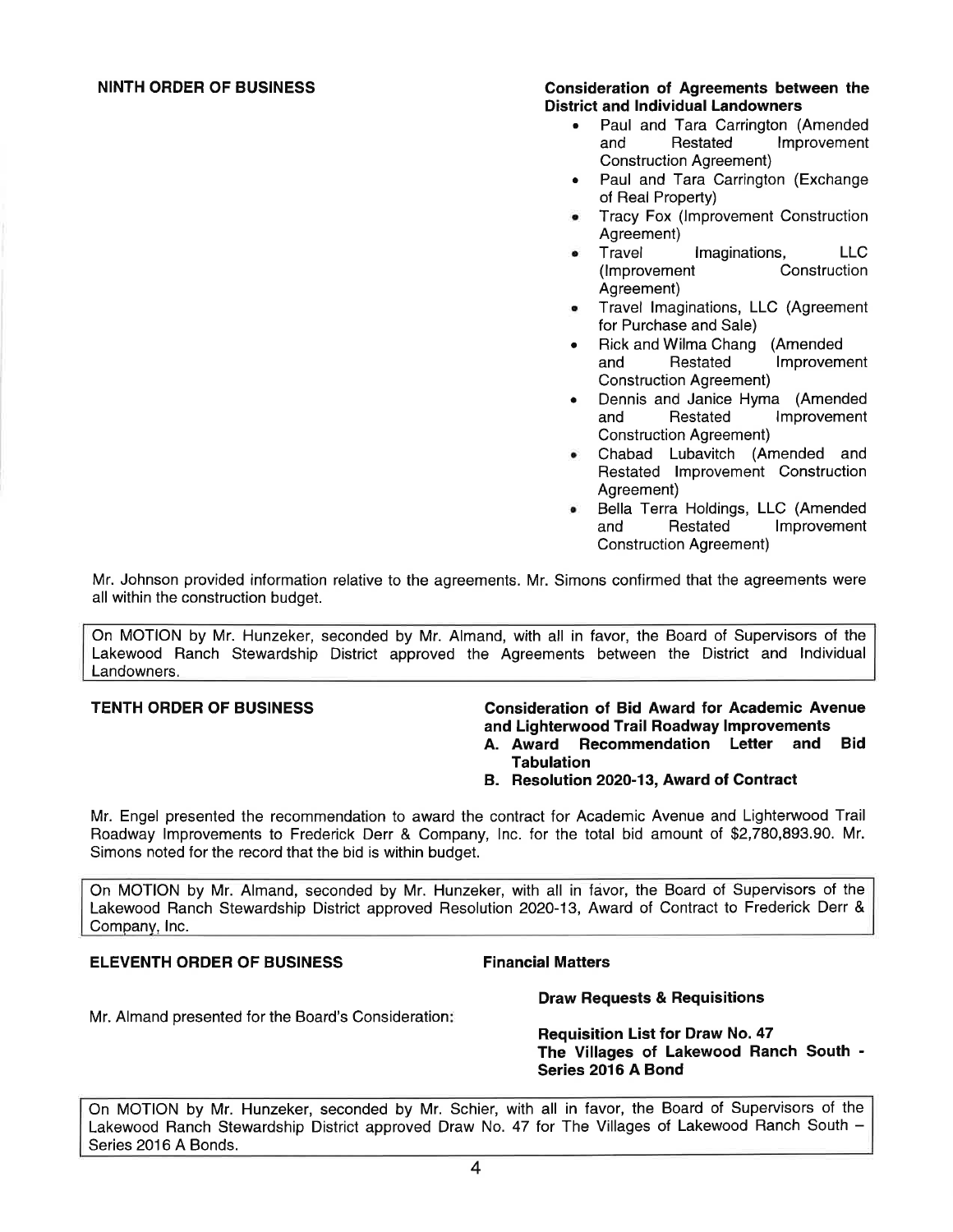# **Requisition List No. 54 The Villages of Lakewood Ranch South**  - **Pre-Funding**

On MOTION by Mr. Schier, seconded by Mr. Hunzeker, with all in favor, the Board of Supervisors of the Lakewood Ranch Stewardship District accepted the Pre-Funding and approved payment of Requisition List No. 54 for The Villages of Lakewood Ranch South.

# **Requisition List for Draw No. 5 Lakewood Centre North Pre-Funding**

On MOTION by Mr. Schier, seconded by Mr. Hunzeker, with all in favor, the Board of Supervisors of the Lakewood Ranch Stewardship District approved Draw No. 5, Lakewood Centre North - Pre-Funding.

# **Requisition List No. 13 Northeast Sector Phase 1B Series 2018 Bond**

On MOTION by Mr. Schier, seconded by Mr. Hunzeker, with all in favor, the Board of Supervisors of the Lakewood Ranch Stewardship District approved Requisition List No. 13 for Northeast Sector Phase 1B.

> **Requisition List No. 29 Lakewood Centre South Pre-Funding**

On MOTION by Mr. Schier, seconded by Mr. Hunzeker, with all in favor, the Board of Supervisors of the Lakewood Ranch Stewardship District approved Requisition List No. 29 for Lakewood Centre South.

# **Requisition List for Draw No. 28 Del Webb - Series 2017 A Bond**

On MOTION by Mr. Schier, seconded by Mr. Hunzeker, with all in favor, the Board of Supervisors of the Lakewood Ranch Stewardship District approved Draw No. 28, Del Webb - Series 2017 A Bond.

# **Requisition List for Draw No. 12 Lakewood Centre & NW Sector Series 2018 Bond**

On MOTION by Mr. Schier, seconded by Mr. Hunzeker, with all in favor, the Board of Supervisors of the Lakewood Ranch Stewardship District approved Draw No. 12 for Lakewood Centre & NW Sector.

# **TWELFTH ORDER OF BUSINESS Compilation Report**

No Comments

**THIRTEENTH ORDER OF BUSINESS Staff Reports** 

**Manager's Report** - No report.

**Attorney's Report** - **Funding Agreement between the District and SMR2040, LLC** (provided under separate cover)

Mr. Johnson provided details on the agreement.

On MOTION by Mr. Hunzeker, seconded by Mr. Schier, with all in favor, the Board of Supervisors of the Lakewood Ranch Stewardship District approved the Funding Agreement between the District and SMR2040, LLC.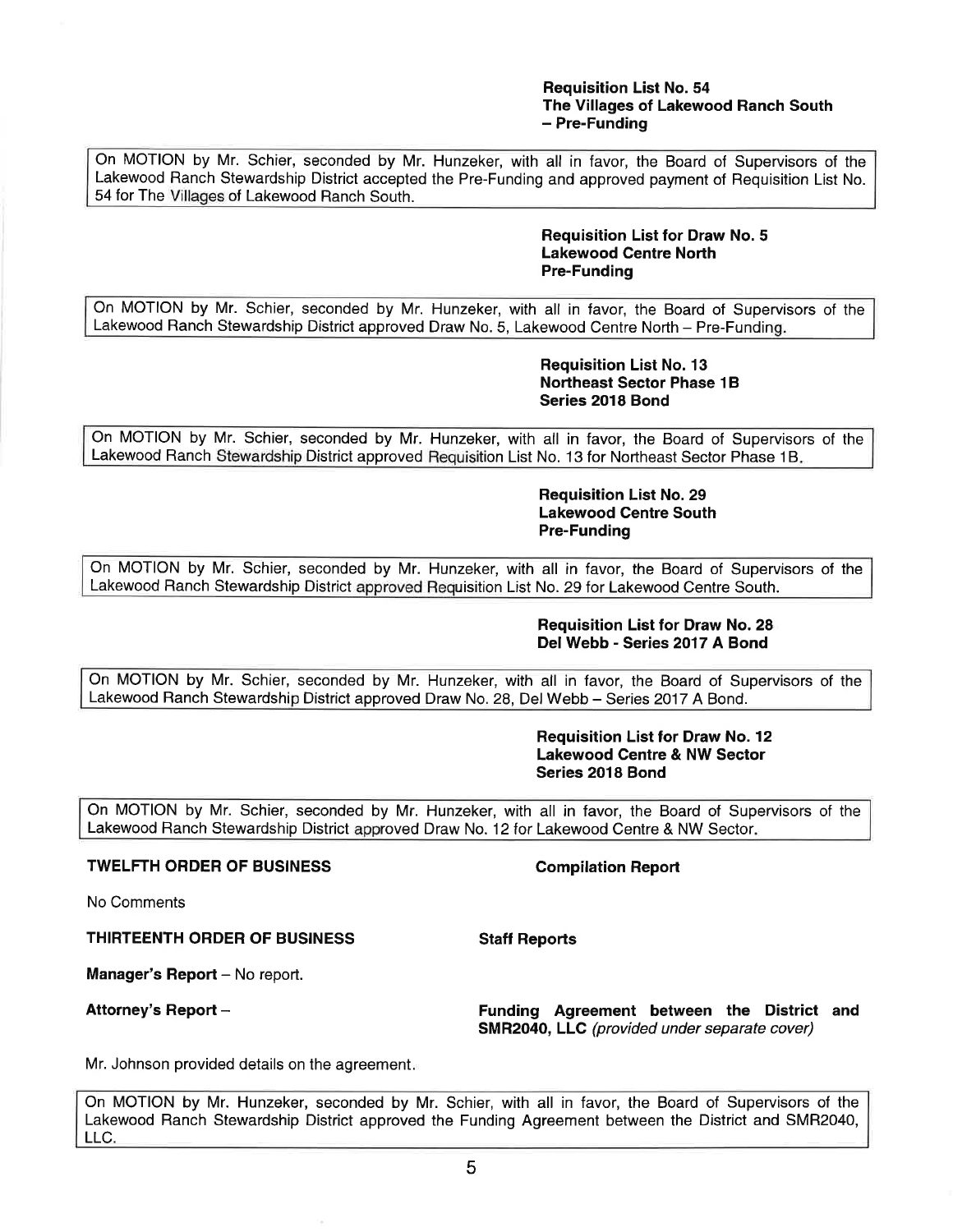**MBS Capital Markets, LLC Supplement to Investment Banking Agreement, Refunding Bonds, Series 2020 (Lakewood Centre/NW Sector)**  (provided under separate cover)

Mr. Johnson presented the MBS Supplement. Mr. Sealy provided details.

On MOTION by Mr. Schier, seconded by Mr. Almand, with all in favor, the Board of Supervisors of the Lakewood Ranch Stewardship District approved the MBS Capital Markets, LLC Supplement to Investment Banking Agreement, Refundinq Bonds, Series 2020 (Lakewood Centre/NW Sector)

# **Engineer's Report** -

Mr. Engel presented tor the Board's approval: **Specific Authorization No. 83** 

**Stantec Services Associated with Lakewood Ranch Stewardship District Traffic Signal Design** - **Lorraine Road at Rangeland Parkway** 

On MOTION by Mr. Almand, seconded by Mr. Hunzeker, with all in favor, the Board of Supervisors of the Lakewood Ranch Stewardship District approved Specific Authorization No. 83, Stantec.

> **Specific Authorization No. 84 Stantec Services Associated with Lakewood Ranch Stewardship District Traffic Signal Design** - **Lorraine Road at 44th Avenue East**

On MOTION by Mr. Almand, seconded by Mr. Hunzeker, with all in favor, the Board of Supervisors of the Lakewood Ranch Stewardship District approved Specific Authorization No. 84, Stantec.

> **Change Order No. 77 Under Specific Authorization No. 75 Stantec Services Associated with Lakewood Ranch Stewardship District Northeast Sector Master Drainage Study**

On MOTION by Mr. Hunzeker, seconded by Mr. Schier, with all in favor, the Board of Supervisors of the Lakewood Ranch Stewardship District approved Change Order No. 77 Under Specific Authorization No. 75, Stantec.

> **Change Order No. 1 SMR Farms, LLC Rangeland Pkwy (Lorraine Rd to Uihlein Rd) Add 9 Bald Cypress at Request of LWRSD**

On MOTION by Mr. Chiofalo, seconded by Mr. Schier, with all in favor, the Board of Supervisors of the Lakewood Ranch Stewardship District approved Change Order No. 1, SMR Farms, LLC.

> **Change Order No. 1 Irrigation Design Associates, Inc. Rangeland Pkwy (Lorraine-Uihlein) Irrigation Construction**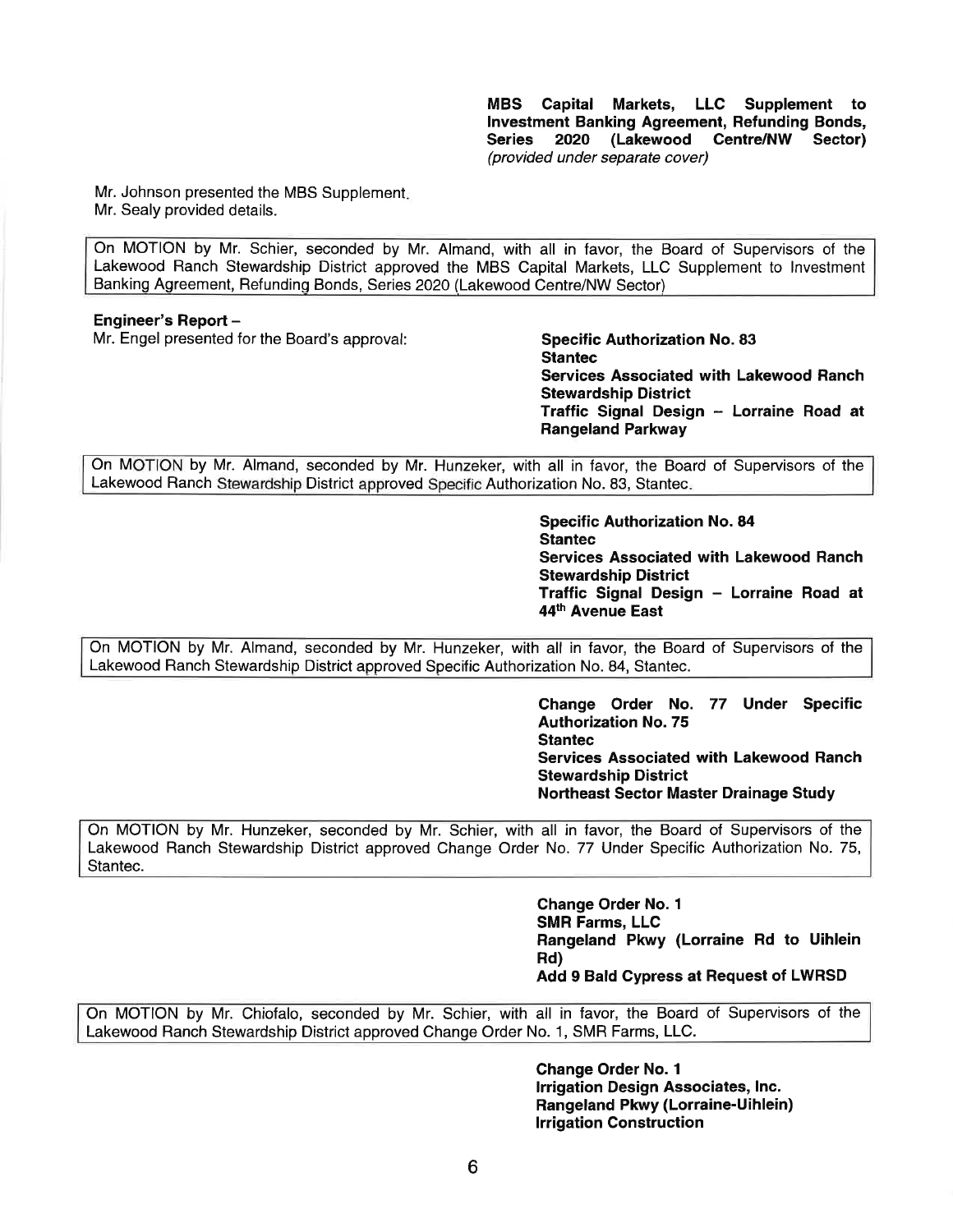**Change in Agreement Scope: Deduct 254 Hunter Pros-06 6" Sprays, Add 254 Hunter Pros-12 12" Sprays** 

On MOTION by Mr. Almand, seconded by Mr. Hunzeker, with all in favor, the Board of Supervisors of the Lakewood Ranch Stewardship District approved Change Order No. 1, Irrigation Design Associates, Inc.

> **Change Order No. 2 Irrigation Design Associates, Inc. Rangeland Pkwy (Lorraine-Uihlein) Irrigation Construction Change in Agreement Scope: Deduct Maxijet stakes/poly pipe; Add Hunter Pros-12 12" Popups**

On MOTION by Mr. Almand, seconded by Mr. Schier, with all in favor, the Board of Supervisors of the Lakewood Ranch Stewardship District approved Change Order No. 2, Irrigation Design Associates, Inc.

> **Change Order No. 1 Irrigation Design Associates, Inc. 44th Ave. E (Lorraine-Bourneside) Irrigation Construction Add 2" Sleeve through area of Median to be Concrete**

On MOTION by Mr. Almand, seconded by Mr. Hunzeker, with all in favor, the Board of Supervisors of the Lakewood Ranch Stewardship District approved Change Order No. 1, Irrigation Design Associates, Inc.

> **Change Order No. 1 The Rogers Group Waterside Signage at Lorraine Rd and University Pkwy Additional demo required. Specialty tile over original tile allowance**

On MOTION by Mr. Almand, seconded by Mr. Hunzeker, with all in favor, the Board of Supervisors of the Lakewood Ranch Stewardship District approved Change Order No. 1, The Rogers Group.

> **Change Order No. 1 Woodruff** & **Sons, Inc. Waterside Place Boulevard and Waterside Place Park Earthwork November extras/overages** - **Conduit,**  Asphaltic concrete, Cement **Stabilized subgrade, and F Curb**

On MOTION by Mr. Almand, seconded by Mr. Hunzeker, with all in favor, the Board of Supervisors of the Lakewood Ranch Stewardship District approved Change Order No. 1, Woodruff & Sons, Inc.

> **Change Order/Proposal MSB Services, LLC Bourneside North Phase** I - **From SR70 North Mobilization, Conduits, Pull** & **Splice Box, Lighting Conductors, Load Center, Pole Cable Distribution System, Light Pole Complete**